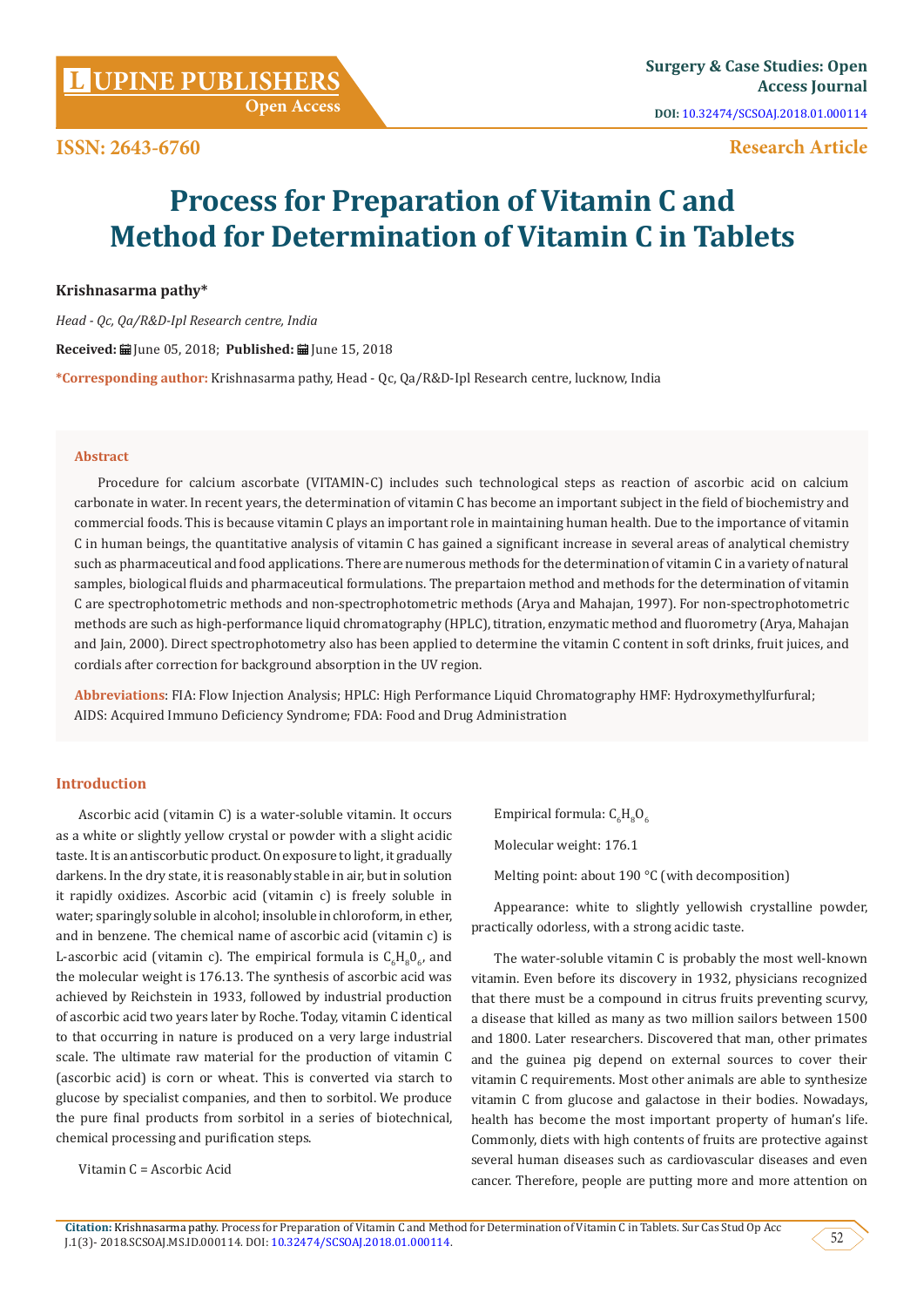antioxidant substances such as vitamin C which is also known as ascorbic acid or more specifically L-ascorbic acid.

Vitamin C is probably one of the most highly well known. Furthermore, people have become more aware to the importance of vitamin C. Hence, this causes the global market flooded with vitamin C fortified foods (Arya, Mahajan and Jain, 2000). The term of vitamin C is used as generic term for all compounds exhibiting qualitatively the biological activity of ascorbic acid. The molecular structure of vitamin C is  $C_6H_8O_6$  and the molecular weight is  $1/6.1$ (Ball, 2006). Vitamin C is highly polar and readily soluble in aqueous solution and insoluble in less nonpolar solvents (Fennema, 1996). It is an acidic compound due to the facile ionization of hydroxyl

group on carbon 3 ( $pK1 = 4.17$ ) while the hydroxyl group on carbon 2 is much more resistant to ionization (pK2 = 11.79).

The structure of L-ascorbic acid is shown in Figure 1 (Ball, 2006). Ball (2006) also stated that ascorbic acid is easily and reversibly oxidized to dehydroascorbic acid, forming the ascorbyl radical anion which is also known as semidehydoascorbate as an intermediate as shown in Figure 2. Dehydoascorbic acid possesses full vitamin C activity because it is readily reduced to ascorbic acid in the animal body. However, dehydoascorbic acid is not an acid in the chemical sense, as it does not have the dissociable protons that ascorbic acid has at carbon 2 and carbon 3 positions.



One of the most important properties of vitamin C is that it is an antioxidant. Nevertheless, it has a wide range of antioxidant properties outside the body and can quench most biologically active radicals. It scavenges superoxide, nitroxide, hydroxide, hydrogen peroxide and will reduce vitamin E (Hickey and Roberts, 2004). It is also found to be a strong antioxidant as it helps to neutralize harmful free radicals (Izuagie and Izuagie, 2007). Vitamin C is an almost odorless white or pale yellow crystalline powder with a pleasant sharp taste and melting point of about 190° C. It is not a carboxylic acid but a lactone and ease of oxidation to the presence of an enediol grouping (Izuagie and Izuagie, 2007). Vitamin C is highly susceptible to oxidation, especially when catalyzed by metal ions such as copper (II) ion and iron(III) ion. The functions and activities of vitamin C are based on its properties as a reversible biological reductant (Hickey and Roberts, 2004) (Figure 1).

Vitamin C participates for the growth and repair of tissues in all parts of the body (Kleszczewski and Kleszczewska 2002). Vitamin C is a natural antioxidant that mostly found in fruits and vegetables. The main sources of vitamin C are citrus fruits, strawberries, peppers, tomatoes, cabbage, and spinach. Vitamin C plays crucial roles in electron transport, hydroxylation reactions and oxidative catabolism of aromatic compounds in animal metabolism (Gazdik, 2008). Vitamin C can help to prevent and treat common cold, mental illness, infertility, scurvy, cancer and Acquired Immune Deficiency Syndrome (AIDS) (Yusuf and Gurel, 2005). It is reported to lower cancer risk and also said to have important interactions with other vitamins. For example, excessive intake of vitamin A is less toxic to the body when vitamin C is readily available (Izuagie and Izuagie, 2007). Due to the great importance of vitamin C in human beings, the quantitative analysis of vitamin C has gained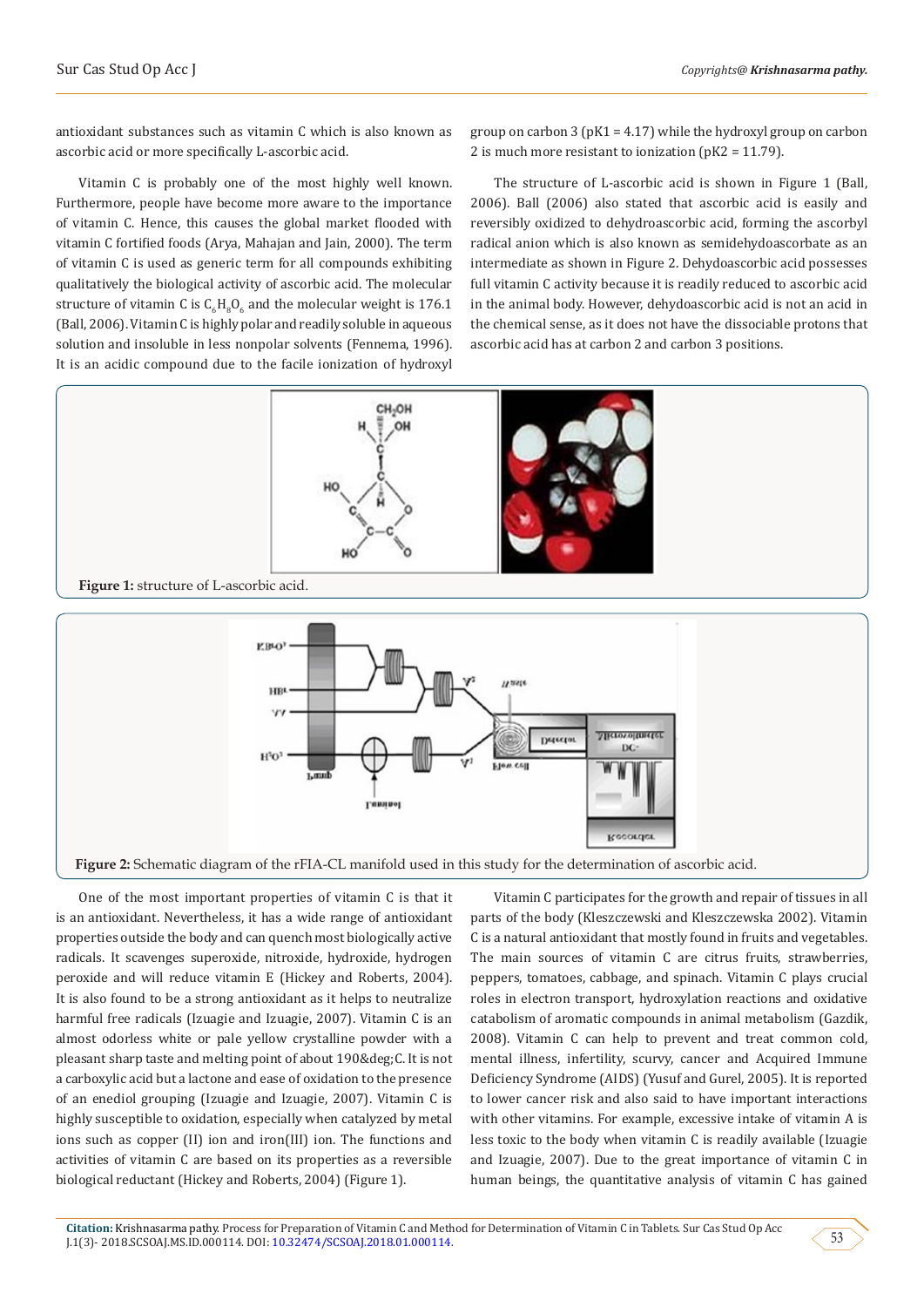increased significance in several areas of analytical chemistry such as pharmaceutical and food applications (Yusuf and Gurel, 2005).

Vitamin C is also used as an index of the nutrient quality for fruit and vegetable products. This is because it is much more sensitive to various modes of degradation in food processing and subsequent storage (Ozkan, Kirca and Cemero, 2004). It is well known that vitamin C is easily oxidized to dehydroascorbic acid in alkaline solutions, while it is relatively stable in acidic solution. Vitamin C of fruit juices is readily oxidized and lost during staying of the juices (Kabasakalis, Siopidou and Moshatou, 2000). In the food industry, vitamin C is used as food additive (Mai and Mohammed, 2004). It preserves and protects food from any colour changes and act as an important component of our nutrition as well. Vitamin C helps to prevent the degradation of soft drinks and juice which helps to retain their flavors. Hence, it increases the quality of food and nutritional value as well (Burdurlu, Koca and Karadeniz, 2005).

Degradation of vitamin C undergoes both anaerobic and aerobic pathways. Qxidation of vitamin C in aerobic pathway occurs mainly during the processing of food whereas anaerobic degradation of vitamin C mainly during storage. Hydroxymethylfurfural (HMF) is one of the decomposition products of vitamin C and acts as precursor of brown pigments (Burdurlu, Koca and Karadeniz, 2005). Vitamin C degradation in packaged fruit juices depends mainly on storage temperature, pH, dissolved oxygen level, residual hydrogen peroxide,  ${\rm H_2O_2}$  left after the sterilization of packaging material and trace metal ions (Ozkan, Kirca and Cameroglu, 2004). Consequently, studies on vitamin C content in foods are important in relation to the control of nutritional labels, the update of food databases and the establishment of dietary reference intakes. Orange juice is probably the most globally accepted fruit juice and it is recognized worldwide as a good source of ascorbic acid (Sharma, Singh and Saxena, 2006).

In addition, there are many analytical methods used to determine the concentration of vitamin C in the pharmaceutical samples which are colorimetric method, titration, enzymatic method, Flow Injection Analysis (FIA) and High Performance Liquid Chromatography (HPLC) (Arya and Mahajan, 1997). Reflectometer is an instrument that can used to analyze many different types of test which include ascorbic acid test that is concerned in this project. It provides a simple and rapid determination of vitamin C content in many pharmaceuticals product.

## **Procedure for Calcium Ascorbate**

#### **Process**

a) In 500.0ml RBF fitted with thermometer pocket and stirrer.

- b) Take 200.0ml DM water at 25-30 °C.
- c) Charge 30.0gm CaCO<sub>3</sub> at 25-30 °C.
- d) Charge 0.5ml TGA (Thioglycolic acid)
- e) Maintain and stir for 1.0 hr at 25-30 °C.
- f) Filter the slurry at 25-30 °C.
- g) Suck dry and wash with 100.0ml water.
- h) Suck dry and unload wet cake.

Wt. of wet cake 42.0gm

#### **Process**

a) In 1000.0ml RBF fitted with thermometer pocket and stirrer.

- b) Charge 150.0ml water at 25-30°C.
- c) Charge 100.0g Ascorbic acid at 25-30°C.
- d) Charge 0.2gm EDTA and 0.2ml TGA at 25-30 °C.
- e) Maintain and stir reaction mass for 15.0min at 25-30 °C.
- f) Charge above wet cake in 30-45min. at 25-30 °C.

g) Maintain and stir reaction mass for 1.0hr. at 25-30 °C. Solution should be hazy.

- h) Clarify the reaction mass at 25-30 °C.
- i) Collect filtrate

j) In another 1.0lit. RBF fitted with thermometer pocket and stirrer.

k) Take 500.0ml 95.0% methanol (475.0ml methanol and 25.0ml water).

- l) Start addition of above filtrate in 30-45min. at 25-30 °C.
- m) Maintain and stir reaction mass for 30.0min. at 25-30 °C.
- n) Cool reaction mass to 10°C in 30.0 min.
- o) Maintain and stir reaction mass for 1.0hr. at 10-15°C.
- p) Filter the reaction mass at 10-15°C.
- q) Suck dry and wash with 50.0ml methanol at 25-30°C.
- r) Suck dry and unload wet cake.

Wt. of wet cake 100-110.0gm Dry at 40°C under vacuum LOD NMT 0.1% Wt. of dry material 90.0gm (Tables 1 & 2).

#### **Table 1.**

| Volumetric flask $250.00$ ml $(\pm 0.01$ ml)                                       |  |  |
|------------------------------------------------------------------------------------|--|--|
| Beaker 500.00ml (±0.01ml), 500.00ml (±0.01ml), 100ml (±0.01ml)                     |  |  |
| Beaker 500.00ml ( $\pm$ 0.01 ml), 500.00ml ( $\pm$ 0.01ml), 100 ml ( $\pm$ 0.01ml) |  |  |
| Graduated cylinder $50.00$ ml ( $\pm 0.01$ ml                                      |  |  |
| Erlenmeyer flask 250.00ml (± 0.01ml), Erlenmeyer flask 250.00ml                    |  |  |
| Potassium iodide (KI) $15.00g \neq 0.001g$ )                                       |  |  |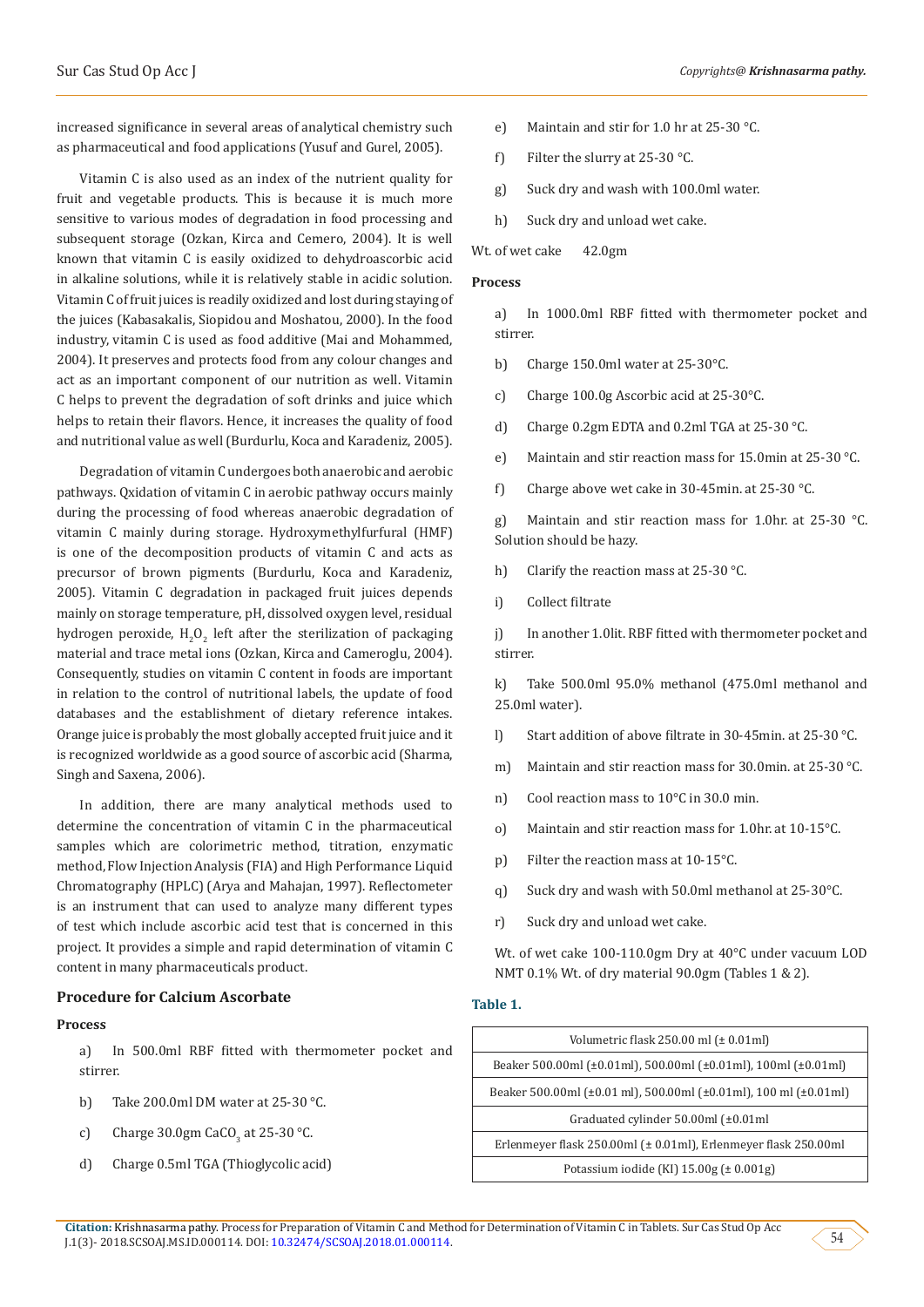| Iodine powder 5g |  |
|------------------|--|
| Balance          |  |

## **Table 2.**

| Starch powder 0.25g                                                                                                                                                                                                                                                  |
|----------------------------------------------------------------------------------------------------------------------------------------------------------------------------------------------------------------------------------------------------------------------|
| Distilled water                                                                                                                                                                                                                                                      |
| Heater Glass rod                                                                                                                                                                                                                                                     |
| Vitamin C tablet (ACI Limited - Nutrivit® C)                                                                                                                                                                                                                         |
| Variables and constants                                                                                                                                                                                                                                              |
| Constants Temperature: 25-260C (measured with electronic<br>thermometer) Sun light (direct sunlight damages the structure of<br>vitamin C) Independent Variable Unknown amount of vitamin C in<br>solution. Dependent Variable The amount of iodate solution used to |

#### **Experimental Procedures**

 Ascorbic acid is determined by using an oxidation-reduction reaction. The solubility of iodine is increased with iodide and triiodide is occurred:

reach the end point of reaction between vitamin C and iodate.

I2 (aq) + I↔ I3 - I3 -

Then oxidizes vitamin C to dehydroascorbic acid:  $C_6H_8O_6 + 13$ +  $H_2O \rightarrow C_6H_6O_6$  + 3I- + 2H+ Vitamin C dehydroascorbic acid The endpoint is production of a blue-black color which occurs as a result of the reaction of iodine with starch suspension. When ascorbic acid is present, I3 is converted to iodide and no color change is observed. However, when all ascorbic acid was utilized, expected blue-black color occurs due to the reaction between starch and excess tri-iodide. This titration procedure is widely accepted and is appropriate for testing the amount of vitamin C in the tablets, liquids and fruits and vegetables [1].

#### **Preparation of Iodine Solution**

For preparation of 0.1 M iodine solution, 10g of KI was taken in a 250ml Volumetric flask and 35 ml of distilled water was added followed by heating the solution; the mixture was cooled to room temperature and 3.15g of solid Iodine powder was dissolved. Similarly, to prepare 0.005M of iodine solution 2g of KI was taken in a 500ml beaker and dissolving in 100 ml of distilled water and 1.3 g of iodine powder was stirred with small quantity of water and qs (quantum satis) to 1 litre [2].

## **Preparation of Starch Solution**

Addition of 0.25g of starch powder in 50ml warm distilled water, As the starch is insoluble in cold water and needs to be boiled to stay in solution [3].

## **Preparation of Vitamin C Standard Solution**

 25mg Ascorbic acid was taken in a 100.00ml beaker and dissolved in 100 ml distilled water [4].

## **Preparation of Vitamin C Sample Solution**

From the strip of Vitamin C random two tablets were weighed and smashed to form powder and average value was calculated.

334mg of the powder tablet was taken in a 100.00ml beaker and dissolved in 100ml distilled water [5] (Table 3). Standardization of the iodine solution with the vitamin C standard solution and sample solution. The measured volume of 20ml of both standard and sample was taken from each solution and equilibrated with 150ml distilled water separately into distinct two Erlenmeyer flask 250.00ml and titrant containing iodine solution was run against analyte containing either sample or standard; 5-6 drops of prepared starch solution were added to the analyte and titration was started. The burette level for each analyte for distinctive experiment was noted as mentioned below: For standard solution the volume of iodine solution required for complete reaction = 45ml Equally, for Sample solution the volume of iodine solution required = 49ml The endpoint was noted when analyte appears blue in color [4].

#### **Table 3.**

| Weight of two tablets = $1.67g$                                                        |  |
|----------------------------------------------------------------------------------------|--|
| Average = $1.67/2 = 835mg$                                                             |  |
| 250 mg Ascorbic acid tablet has equivalent weight of = 835 mg                          |  |
| 100mg Ascorbic acid tablet has equivalent weight of $= 167*2mg =$<br>334 <sub>mg</sub> |  |

## **Calculation**

For sample solution in the beginning of the experiment 20ml of sample was taken from 100ml of prepared solution containing 100mg of Ascorbic acid. As 49ml of iodine is required for the color change containing 20ml ascorbic acid solution, the dilution was done 5 times to that of the solution. Hence, the final volume of the iodine solution = 49× 5 = 245 ml

Mole iodine = Mass Ascorbic acid  $\times$  1 mole 176.12g of ascorbic acid  $\times$  1000ml volume of iodine M iodine = 0.1g  $\times$  1/176.12  $\times$  1000 245ml = 0.00231 mol

For standard solution Mass Ascorbic acid = Mole iodine × Volume of iodine  $\times$  176.12 = 0.00231  $\times$  45  $\times$  176.12 = 91.54 mg Initially, the amount of Ascorbic acid was taken for 100mg and therefore for total amount of ascorbic acid i.e. 250 mg the ratio stands out to be 2.5 (250/100).

#### **Result**

Therefore, a 250mg tablet of ascorbic acid from the ACI LIMITED (Nutrivit® C) contain =  $2.5 \times 91.54 = 228.85$  mg Amount of Ascorbic acid in ACI LIMITED (Nutrivit® C) is 8.46% less than the claimed value. %

## **Flow Injection Analysis (FIA)**

In FIA, there is no air segmentation and it is not necessary for a state of chemical equilibrium to be reached. The sample is introduced into a carrier stream as a discrete plug. The presence of a sample-carrier interface allows diffusion-controlled dispersion of the sample as it is swept through narrow-bore tubing to create a concentration gradient. The flow-through detector monitors the change in concentration of the reaction product, which is displayed

**Citation:** Krishnasarma pathy. Process for Preparation of Vitamin C and Method for Determination of Vitamin C in Tablets. Sur Cas Stud Op Acc J.1(3)- 2018.SCSOAJ.MS.ID.000114. DOI: [10.32474/SCSOAJ.2018.01.000114.](http://dx.doi.org/10.32474/SCSOAJ.2018.01.000114)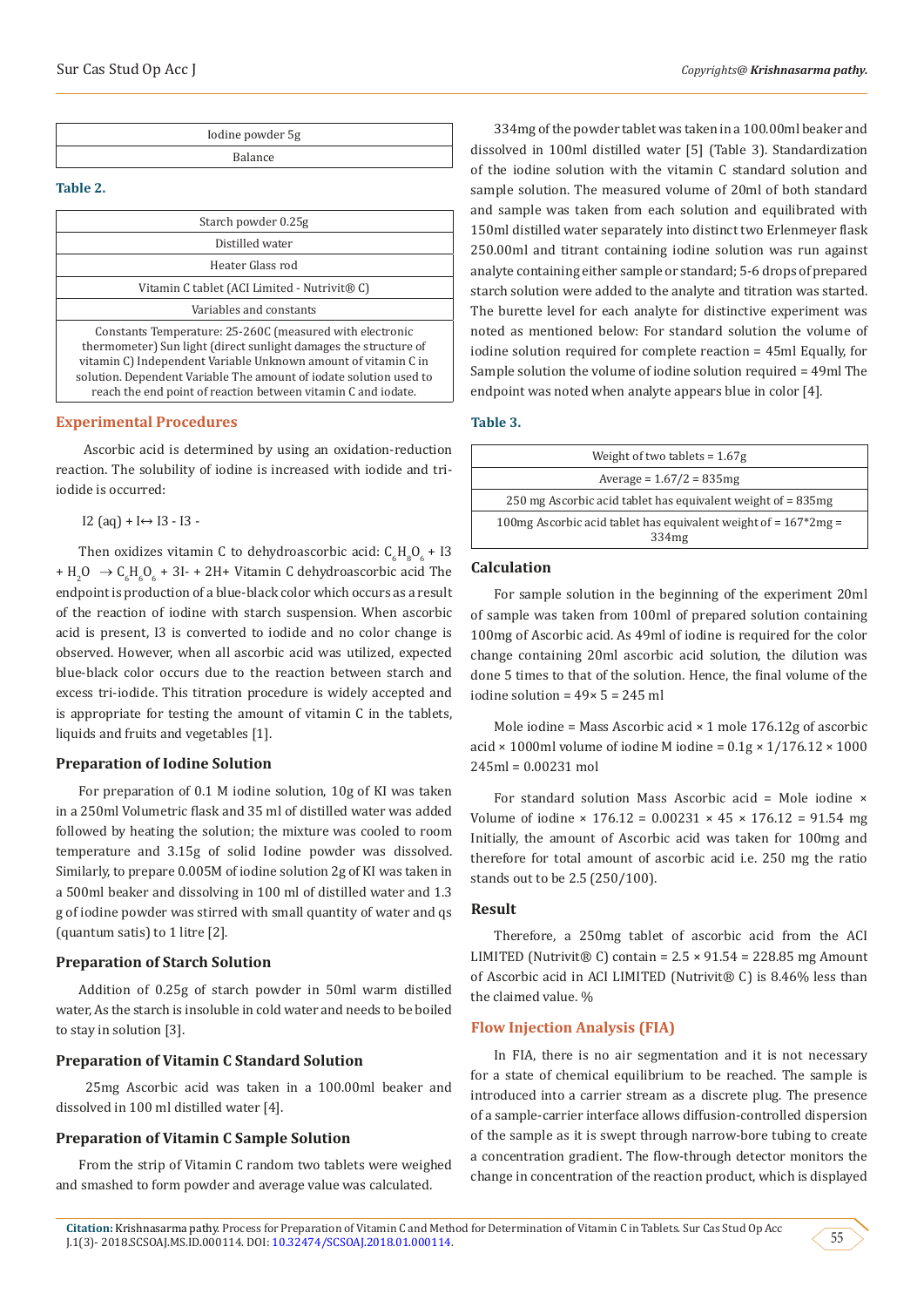as a well-defined peak (Ball, 2006). Flow-Injection analysis permits a simple, rapid and sensitive method for the determination of vitamin C where its systems allow faster sampling rates and consumed fewer reagents compared with segmented-flow analysis (Kleszczewki and Kleszczewska, 2002).

 Memon, Dahot and Ansari had proposed a method by using mono 1, 10-phenanthroline-iron(III) complex as oxidant. This experiment was based on its reducing reaction on mono(1-10- Phenanthroline)-iron(III) to tris(1,10-Phenanthroline)-iron(II) (ferroin) and the absorbance of ferroin was monitored at 510nm through spectrophotometer equipped with a flow through cell [6] (Figure 2). In this analysis single channel manifold is used as shown in Figure 2. The reagent stream is pumped at the flow rate 1.1mL/min via a peristaltic pump equipped with PVC pump tubing. The vitamin C sample is introduced into the reagent stream via a rotary teflon valve. A calibration curve for vitamin C in the range 0-50ppm was plotted from the results obtained by Memon, Memon, Dahot and Ansari which are shown in Figure 3. They also studied about the effect of reaction coil and reagent concentration. From the graph (Figure 3), the maximum intensity was observed at 50cm reaction coil (Figure 4).





While the results of the effect of reagent concentration obtained is shown in Figure 5 indicating that the maximum signal could be obtained at 35% reagent (Memon, Memon, Dahot and Ansari, 2000). This method can be improved within certain limits by increasing the volume of the injected sample in flow injection analysis. The sensitivity is increased two fold with the increase of sample volume. As conclusion, since the time required for sample preparation is short and reagent consumption is low, hence the method is highly economical and is suitable to use on routine basis for determination of ascorbic acid in pharmaceutical preparations [7].



#### **Ultraviolet (UV) Spectrophotometry**

Direct ultraviolet spectrophotometry is a fast, simple and reliable method for the determination of vitamin C. This method can be done through alkaline treatment and the maximum absorption of vitamin C falls at 243nm at pH2 (Yanshan, 1997). The absorption of UV light by the sample matrix was the major problem in this method. Therefore, alkaline treatment method was found to be used as background correction in blank. This is because more than 95% of vitamin C will be destroyed in 10 minutes after alkaline treatment which is in the range of pH 12 to 13 (Salkic and Kubicek, 2008). UV spectrophotometry method was found to be applicable for most fruits, fruit juices and soft drinks except those that are unstable to alkaline treatment, and were deeply colored, or contained high concentration of caffeine, saccharin, caramel and tannic acid (Yanshan, 1997).

To determine the total content of vitamin C in food samples, a well-established method was investigated by Khan, Rahman, Islam and Begum, 2006 by using the 2,4-dinitrophenyl hydrazine methods (DNPH). This is a simplified method for the simultaneous determination of total vitamin C employed coupling reaction of 2,4-dinitrophenyl hydrazine dye with vitamin C and followed by spectrophotometric determination. The spectrophotometric method involves the oxidation of ascorbic acid to dehydroascorbic acid by the action of bromine solution in the presence of acetic acid. Reaction between dehydoascorbic acid and 2,4-dinitrophenyl hydrazine at 37 °C temperature for three hours will form an osazone. The solution is treated with 85% H2SO4 to produce a red color complex.

The absorbance of all standards was measured at 521nm by using a UV-spectrophotometer. The results obtained were taken to contruct a calibration curve (Khan et al, 2006) (Figure 5). The calibration curve was constructed by plotting the concentration versus the corresponding absorbance as shown by Figure 6. The molar absorptivity? Can be obtained using Beer-Lambert plots.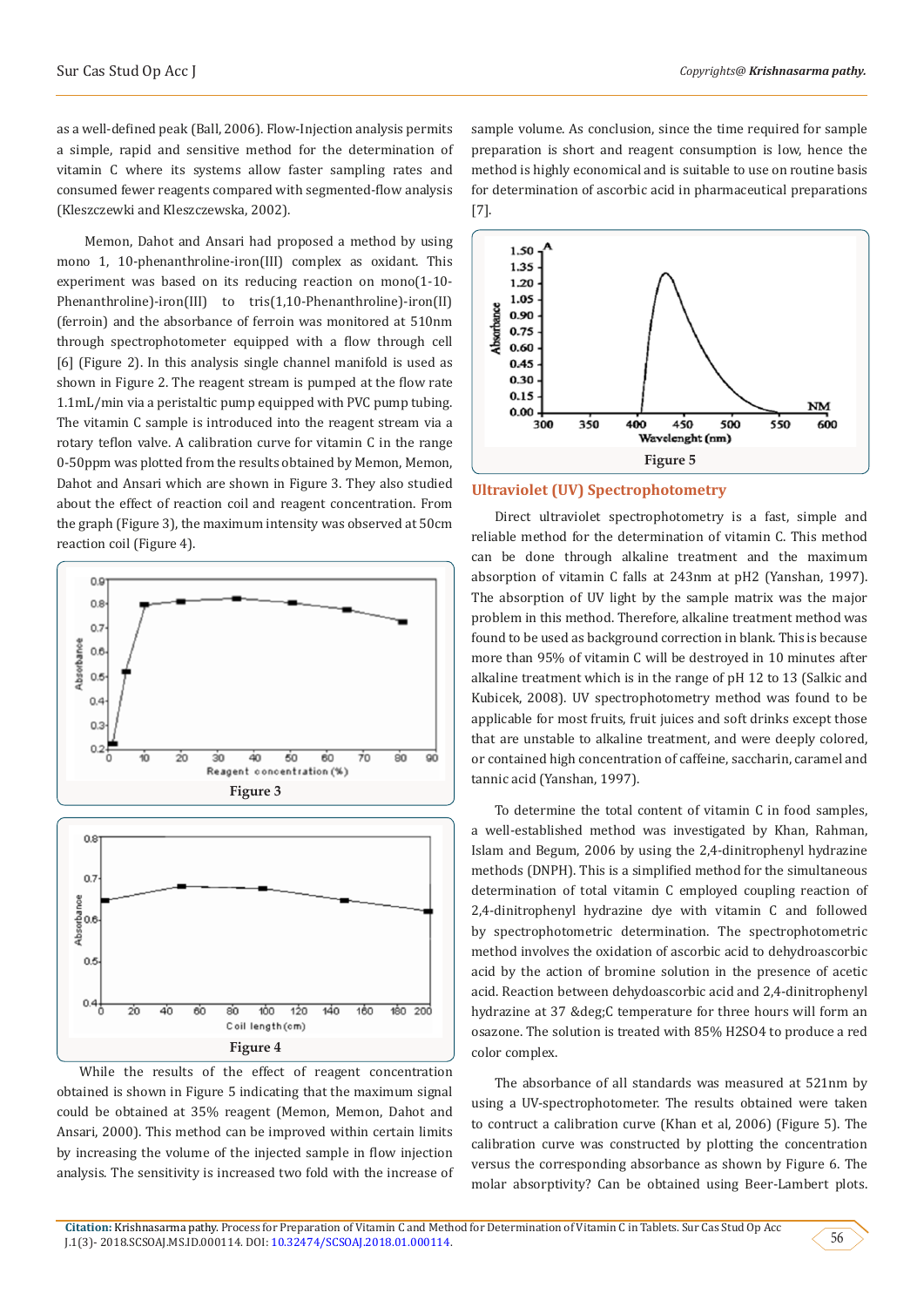The reliabilty of this method was justified by the calculations of the % of standard deviation and it was found to be varied within the range from 0.20 to 2.45%. The reliability of this method was also confirmed from the consideration of the following expected interferences [8].



There are a few interferences that might affect the results. First, the interference was due to the diketogulonic acid. At higher pH, destructive oxidation hydrolysis might occur (Figure 6). This result in the opening of the lactone ring of the ascorbic acid and loose the vitamin activity. These processes are naturally occurred in fruits and some amounts of diketogulonic acid are presence in the fruits. Besides that, diketogulonic acid has keto group that might form osazone when react with DNPH. Hence, there is a chance of error in this method which may give false results (Khan et al, 2006) [9]. Another interference was due to the extracted glucose which contains similar structure like vitamin C. Therefore, some of the glucose may be extracted in the meta-phosphoric acid during the extraction of ascorbic acid from sample. Glucose may also cause the formation of colored complex with DNPH and gives the false result in the determination of vitamin C. This was proven in Figure 6.1 where there is no absorption peak around the interested peak at 52nm (Khan et al, 2006). As conclusion, the method is simple and excellent for the determination of total vitamin C in fruits and vegetables (Figure 6.1).

## **Fluorometric Method**

Fluorometric analysis has been used for ascorbic acid assay in pharmaceutical preparations, beverages, special dietary foods and even for human serum (Arya, Mahajan and Jain, 2000). This method had been reported to have successful application to a wide range of foodstuffs, including liver, milk, fresh and canned fruit, raw and cooked vegetables, and potato powder (Ball, 2006). Previously, fluorometric determinations of vitamin C have been developed based on condensation reactions of vitamin C with o-phenylenediamine and on the oxidation with mercury (II) of vitamin C to form quinoxaline derivative. The reaction products of these methods exhibit fluorescensce (Yusuf and Gurel, 2005) [10].

Figure 7 shows the reaction of the dehydroascorbic acid with 1,2-phenylenediamine dihydrochloride to form the fluorescent quinoxaline derivative 3(1,2dihydroxyethyl) furol [3,4-b] quinoxaline-1-one. The blank can be prepared by complexing the oxidized vitamin with boric acid to prevent the formation of the quinoxaline derivative. It is used to reveal any fluorescence due to interfering substances (Ball, 2006). (Figures 7 & 8). Yusuf and Gurel have described a method by using Methylene Blue (MB) for the determination of vitamin C. This experiment was run by using a spectrofluorimeter to record the spectra and carry out fluorescence measurements [11].



**Citation:** Krishnasarma pathy. Process for Preparation of Vitamin C and Method for Determination of Vitamin C in Tablets. Sur Cas Stud Op Acc J.1(3)- 2018.SCSOAJ.MS.ID.000114. DOI: [10.32474/SCSOAJ.2018.01.000114.](http://dx.doi.org/10.32474/SCSOAJ.2018.01.000114)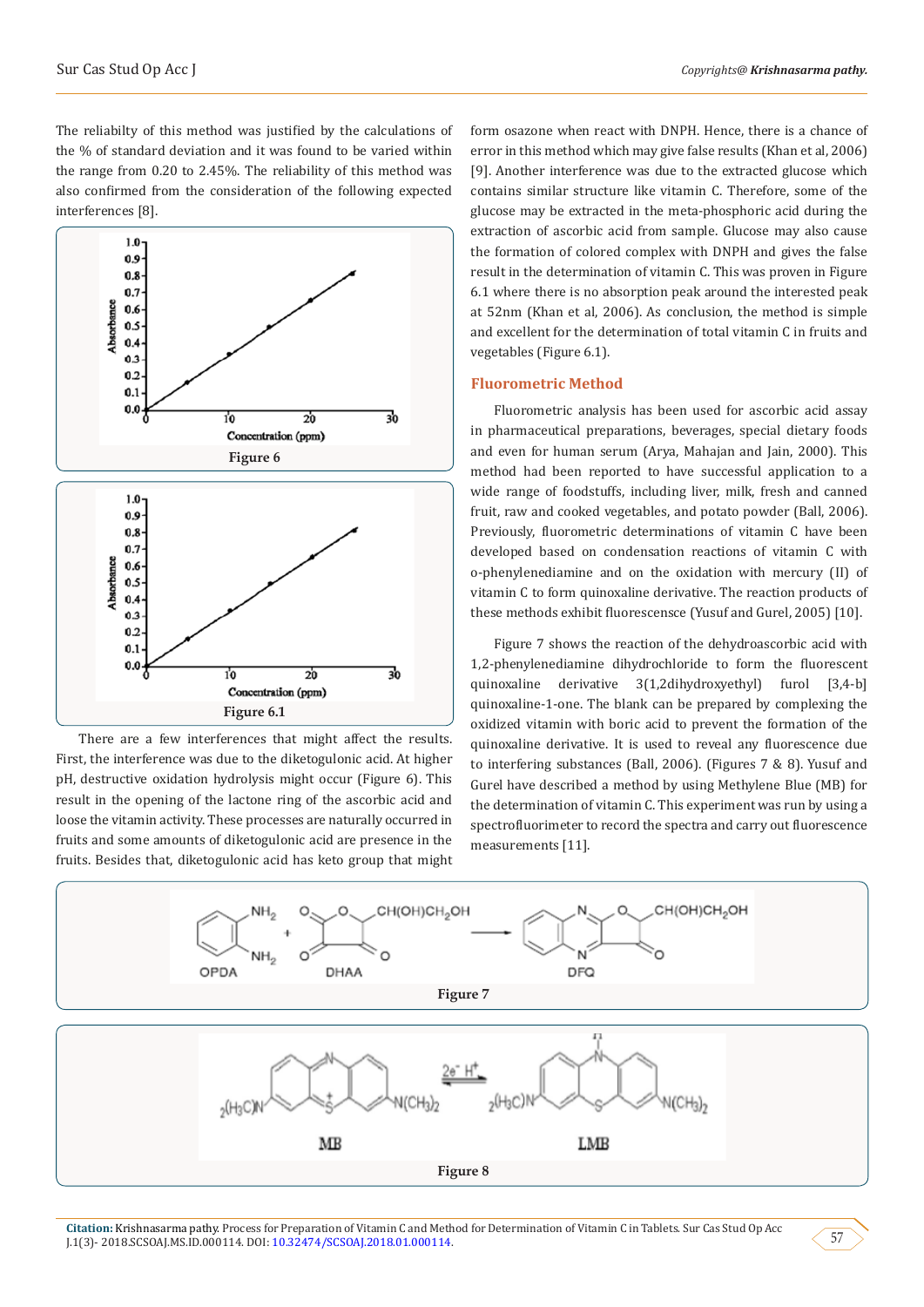

This method was used to determine the amount of vitamin C in the purified materials, specifically vitamin C tablets. MB is a member of thiazine dye group. It is widely used in many different areas. For example, a photo sensitizer is used to produce singlet oxygen in photodynamic therapy for the treatment of cancer [12]. The highly colored oxidized form of MB can be reduced to be colorless leuco form, Leuco-Methylene Blue (LMB) which is shown in Figure 9. LMB is the reduced and colorless form of methylene blue (Yusuf and Gurel, 2005) (Figure 9). According to Yusuf and Gurel, the fluorescence bands of MB were obtained at 664nm for excitation state and 682nm for emission peaks. This was proven by the other researchers who also examined the emission bands at 682nm for MB and 452nm for LMB. In Figure 10, the emission peak of MB at 682nm increased due to the increase of its concentration. A linear relationship between MB concentration and intensity was obtained over the concentration range of mol L-1 MB ( $y=$  49.082x +

94.46,r2=0.9969). The excitation peak of MB at 664nm also linearly increased depending on the increase of its concentration (Yusuf and Gurel, 2005) (Figure 10). The studies of the effect of vitamin C on the fluorescence of MB is made to avoid any errors that might affect the accuracy of the results. In order to examine the effect of vitamin C on the fluorescence of MB at 664 nm, mol L-1 MB solutions, each solution was added with different concentration of vitamin C and were prepared under nitrogen (N2) atmosphere. This was shown in Figure 11 where the spectra were recorded at 664nm (Yusuf and Gurel, 2005). Figure 13 above shows the excitation intensity of mol L-1 without adding vitamin C was about 1000.0 and above. The intensity was decreased by the increase of vitamin C concentration in MB solutions (Yusuf and Gurel, 2005) (Figure 11).



**Table 4:** Tolerance between Different Substances in Determination of Ascorbic acida).

| <b>Additive Type</b>                                                    | <b>Maximum Tolerable</b><br><b>Concentration ratio</b> |
|-------------------------------------------------------------------------|--------------------------------------------------------|
| Glucose, Fructose, Alanin,<br>Saccharose, Urea, Acetat, Benzoic<br>acid | 100                                                    |
| Citric acid                                                             | 20                                                     |

Note: Ascorbic acid concentration 1.0 X 10-6 mol-1

Figure 9 shows the emission spectrum of mol  $L^1$  MB as a function of time. Each spectrum was recorded at 1 minute intervals. The results showed that the fluorescence was not changed with time, reflecting that the fluorescence spectrum of MB was highly stable with time (Yusuf and Gurel, 2005) (Figure 12). In the redox reaction between ascorbic acid and MB, the ascorbic acid is oxidized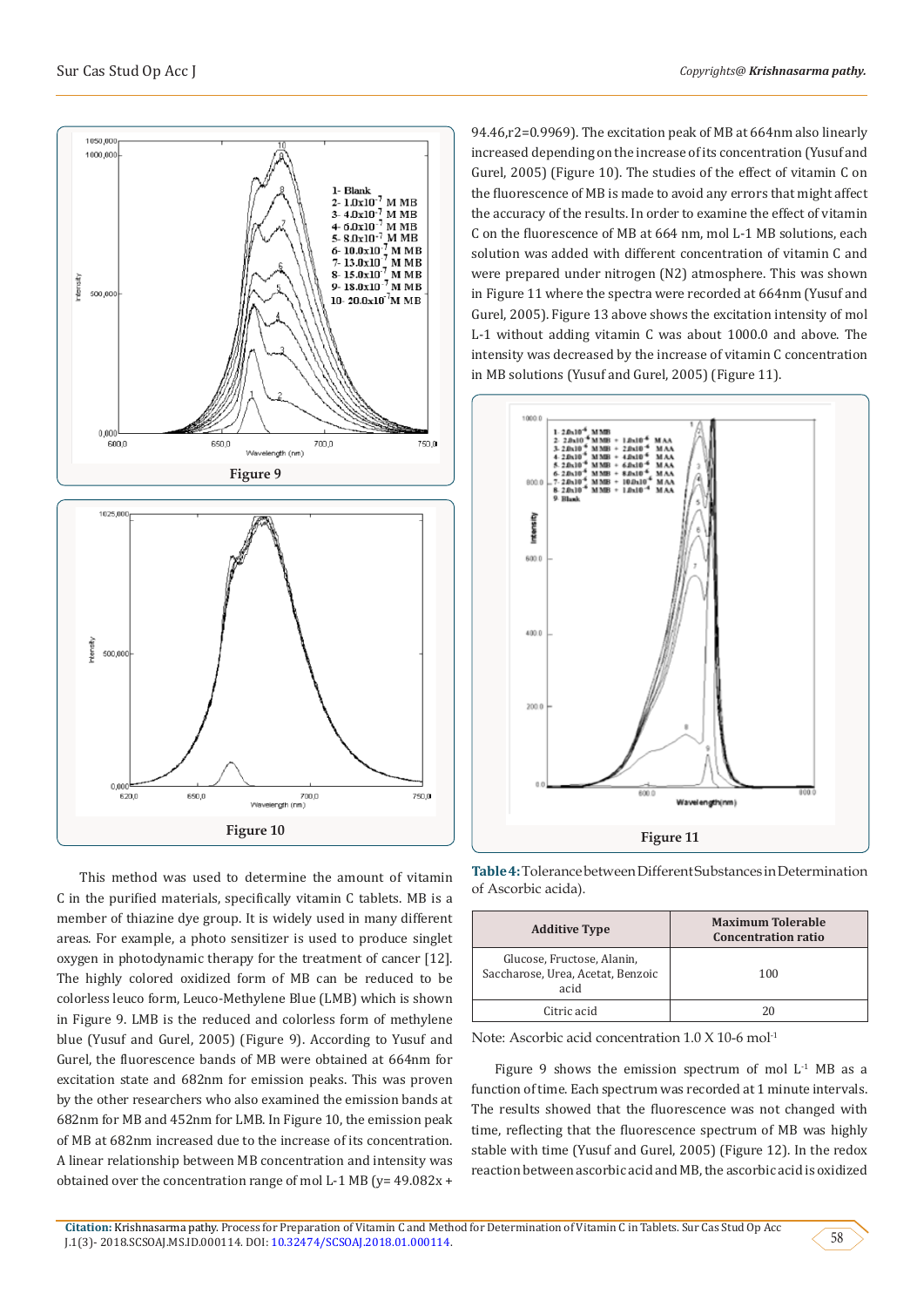to dehydroascorbic acid, while MB was reduced to colorless LMB as shown in the following: The calibration curve was made based on the concentration of MB (mol  $L_{1}$ )[13]. The results indicate that the fluorescence intensity of the system is a linear function of vitamin C concentration in the range of mol  $L<sup>-1</sup>$  and the regression coefficient is 0.9941 as shown in Figure 10 (Yusuf and Gurel, 2005) (Figure 13) (Table 4).





Table 4 below shows the tolerance towards different compounds that might cause interferences in this method. These compounds are usually present in most vitamin C tablets. The experimental results showed that the presence of hundred-fold excess of the all contaminant compounds and twenty-fold excess of citric acid did not significantly influence the determination of vitamin C using this method. Therefore, it can be concluded that there is no major interference caused by these compounds (Yusuf and Gurel, 2005). So it is possible to use this method for direct determination of vitamin C in pharmaceuticals without separating the interfering materials (Table 5).

Table 5 lists the results obtained by the proposed method with triiodide method. It can be clearly seen that the results are in good agreement with the triiodide method (Yusuf and Gurel, 2005). Thus,

the proposed method provides a simple and sensitive fluorimetric procedure by using MB for the determination of vitamin C [14,15]. This experiment also shows that MB could be used for fluorimetric determination of vitamin C in vitamin C tablets although it has only slightly fluorescence property compared to LMB. Therefore, as conclusion, it can be explained that the fluorescence intensity of MB was more sensitive to determine vitamin C concentration [16].

**Table 5:** Determination of Ascorbic acid in Pharmaceutical preparations.

| Sample           | Amount of Ascorbic acid (mgg <sup>-1</sup> ) |                   |  |  |
|------------------|----------------------------------------------|-------------------|--|--|
|                  | Proposed method <sup>a</sup> )               | Reference method  |  |  |
| Redoxon(Roche)   | 205.203±9.20                                 | $218.02 \pm 1.14$ |  |  |
| Sandoz(Novartis) | $129.87 \pm 7.72$                            | $145.63 \pm 2.02$ |  |  |

Note: Mean for five determinations

#### **Stability of Vitamin C in Orange Juice**

Vitamin C is very susceptible to chemical and enzymatic oxidation during the processing, storage, and cooking of food. The catalyzed oxidation pathway of vitamin C degradation is the most important reaction pathway for the loss of vitamin C in foods. Therefore, vitamin C of orange juice is readily oxidized and lost during staying of the juice (Ball, 2006). On the other hand, there are several factors that will also affect the stability of vitamin C in orange juice. The factors are such as the effect of vitamin E, pH, and parameters which include air, heat, water as well as prolonged storage and overcooking (Kabasakalis, Siopidou, and Moshatou, 2000).

According to Ball, a meta-oxygen-ascorbate complex is formed in the presence of molecular oxygen and trace amounts of transition metal which particularly are copper (II) and iron (III). This complex contains a resonance form of a diradical that rapidly decompose to give the ascorbate radical anion, the original metal ion, and hydrogen peroxide. This radical anion will in turn reacts with the oxygen to give dehydroascorbic acid (DHAA). For anaerobic pathway of vitamin C which occurs in the absence of free oxygen, the degradation is caused by the formation of diketogulconic acid. As the rate of degradation is maximum at pH 3 to pH 4, therefore this pathway is mostly responsible for anaerobic loss of vitamin C in canned grapefruit and orange juices (Ball, 2006) [17].

# **Effect of Vitamin E on the Stability of Vitamin C in Orange Juice**

Vitamin E is a fat soluble antioxidant that has four tocopherols and four tocotrienols. In nature, these four tocopherols and four corresponding tocotrienols are designated as alpha-(?), beta-(?), gamma-(?) and delta-(?) according to the number and position of methyl substituent in chromonal ring (Ball, 2006). The vitamin E functions as a biological antioxidant by protecting the vital phospholipids in cellular and subcellular membranes from peroxidative degeneration. Vitamin E mostly accumulates in body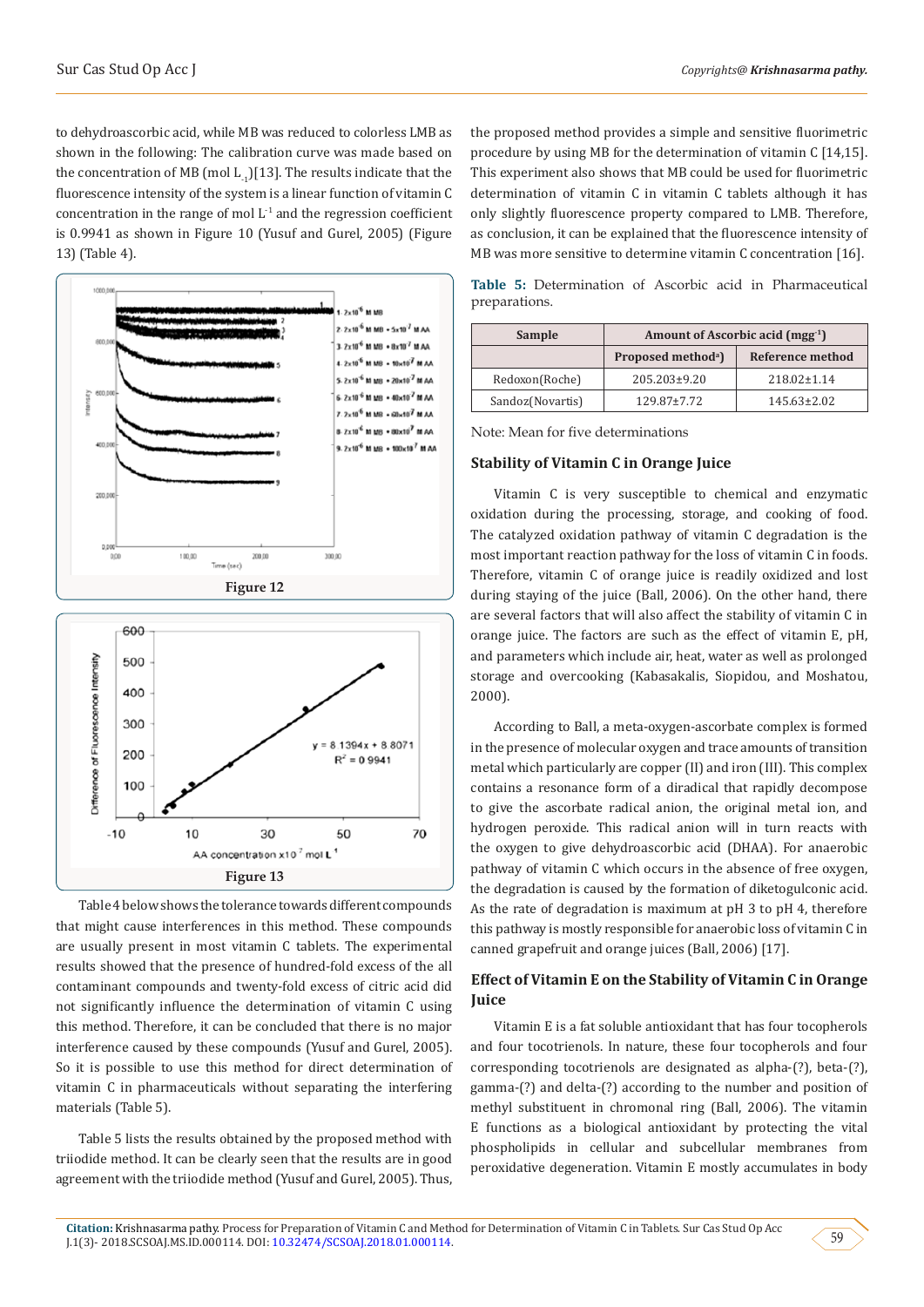which are liver and pancreas. But unlike vitamins A and D, vitamin E is essentially nontoxic (Ball, 2006) [18].

Nagymate and Fodor (2008) have designed a method to study the effect of vitamin E on the stability of vitamin C. In this experiment, vitamin E stock solution was prepared by dissolving ?-tocopherol in absolute ethanol. The orange juice which contained vitamin E and vitamin C was used as sample. The storage temperature of the vials was 4& deg; C and they were covered with aluminium foil to prevent the effect of sunlight. Besides, two different temperatures were used to examine the effect of vitamin E at that temperature which half of the samples were stored at 20° C. On the other hand, the additive effect of these vitamins was also examined but only cool samples (4° C) were used for this experiment. Two samples were prepared which one contained vitamin E stock solution and vitamin C stock solution while another contained only vitamin C stock solution. The samples were analysed once a week for five weeks (Nagymate and Fodor, 2008) [19].

The results of the stability of vitamin C show that the presence of vitamin E influenced the decay of vitamin C. Figure 15 shows that there were differences between samples with or without vitamin E. From Figure 15, it can be clearly seen that the concentration of vitamin C without vitamin E fell down to 1.2mg/L on the second day. However, in the presence of both vitamins, the decay was also observed, but it was lesser. The concentration of vitamin C in the orange juice with vitamin E was 13mg/L in the fifth week. As a result, it seems that vitamin E stabilized vitamin C in orange juice at a determined concentration. This is because vitamin E delay the oxidation of vitamin C thus, enhances the stability of vitamin C in orange juice. The combination of vitamin C with vitamin E makes the orange juice more stable and slower the degradation of orange juice. This concluded that orange juice with vitamin E addition is a good way to preserve the vitamin C content during storage (Nagymate and Fodor, 2008).

# **Effect of Temperature on the Stability of Vitamin C in Orange Juice**

Vitamin C of fruit juice is readily oxidized and lost depends on the conditions of storage. There are studies about the determination of the amounts of vitamin C content in fruit juices under different storage conditions. Kabasakalis, Sipadou and Moshatou had done an experiment to determine the rate loss of vitamin C with respect to time and temperature of storage [20]. A long-life and short-life commercial orange juice 100% without preservatives and fresh orange juice were used for analysis. In this experiment, the days before the expiration date were recorded in Table 6 to observe the loss of vitamin C in short-life and long-life orange juice 100% as the expiration date was approached (Kabasakalis, Siopidou and Moshatou, 2000) (Table 6).

Table 6 shows the loss of vitamin C from fresh and longlife commercial orange juice 100% during a 31 days period, with measurements made every 1 to 3 days. The samples were

refrigerated into containers which after the initial measurement remained either open or with closed cap until the next measurement. Based on the results shown in Table 5, the magnitude of vitamin C did not differ significantly between open and closed cap for both juices. The commercial orange juice lost higher amounts of vitamin C compared with fresh orange juice. As reported, decreases of vitamin C upon storage did not correspond to increases of dehydroascorbic acid levels. In fact, there was an increase of dehydoascorbic acid levels in aseptically packaged orange juices. This means that the overall nutritional quality of orange juices is affected upon storage (Kabasakalis, Siopidou and Moshatou, 2000).

Table 6: Program of the temperature conditions for sample storage.

|         | Storage Temperature(C) |                   |  |  |
|---------|------------------------|-------------------|--|--|
| Time(h) | Condition $n^0$ 1      | Condition $n^0$ 2 |  |  |
|         |                        |                   |  |  |
|         |                        |                   |  |  |
|         |                        | 12                |  |  |
| 12/72   |                        |                   |  |  |

The loss of the vitamin C in a commercial long-life orange juice 100% stored in refrigerator and non-refrigerated for a period of 10 days in open containers were shown in Figure 14 (Kabasakalis, Siopidou and Moshatou, 2000). According to Figure 14, non-refrigerated samples show higher percentage loss of vitamin C as compared to refrigerated samples. This is because the dehydoascorbic acid, the oxidized form of ascorbic acid was more stable at lower temperatures. Thus, the vitamin C, in the form of dehydroascorbic acid for refrigerated orange juice was well retained than non-refrigerated orange juice (Kabasakalis, Siopidou and Moshatou, 2000) (Table 7).

**Table 7:** Assessment of unpasteurized refrigerated orange juice stored under isothermal and non isothermal conditions for72 hours.

| <b>Means</b>                        |                  | <b>Isothermal conditions</b> | <b>Non Isothermal</b><br>conditions |                  |                    |
|-------------------------------------|------------------|------------------------------|-------------------------------------|------------------|--------------------|
|                                     | 40C              | 80C                          | 12 OC                               | $n^{0}1$         | $n^02$             |
| pH                                  | $3.24 \pm 0.02$  | $3.27 \pm 0.02$              | $3.30 \pm 0.02$                     | $3.27 \pm 0.05$  | 3.28<br>$\pm 0.03$ |
| <b>TSS</b><br>(0Brix)               | $10.43 \pm 0.36$ | $10.55 \pm 0.28$             | $10.54 \pm 0.28$                    | $10.54 \pm 0.28$ | 10.52<br>±0.26     |
| <b>TTA</b><br>(%<br>citric<br>acid) | $2.20 \pm 0.06$  | $2.27 \pm 0.08$              | $2.12 \pm 0.04$                     | $1.97 \pm 0.69$  | 2.02<br>±0.13      |
| TSS/<br><b>TTA</b>                  | $4.75 \pm 0.26$  | $4.88 \pm 0.25$              | $4.98 \pm 0.15$                     | $5.36 \pm 0.36$  | 5.22<br>±0.35      |

TSS=total titratable acidity; TTA=total soluble solids; TSS,TTA and pH: mean of the values at time 0,24,48 and72h; condition nº1- 4h/8ºC and 60h/4ºC; condition nº2-4h/40C, 4h/12ºC and 64h/8<sup>0</sup> C**.**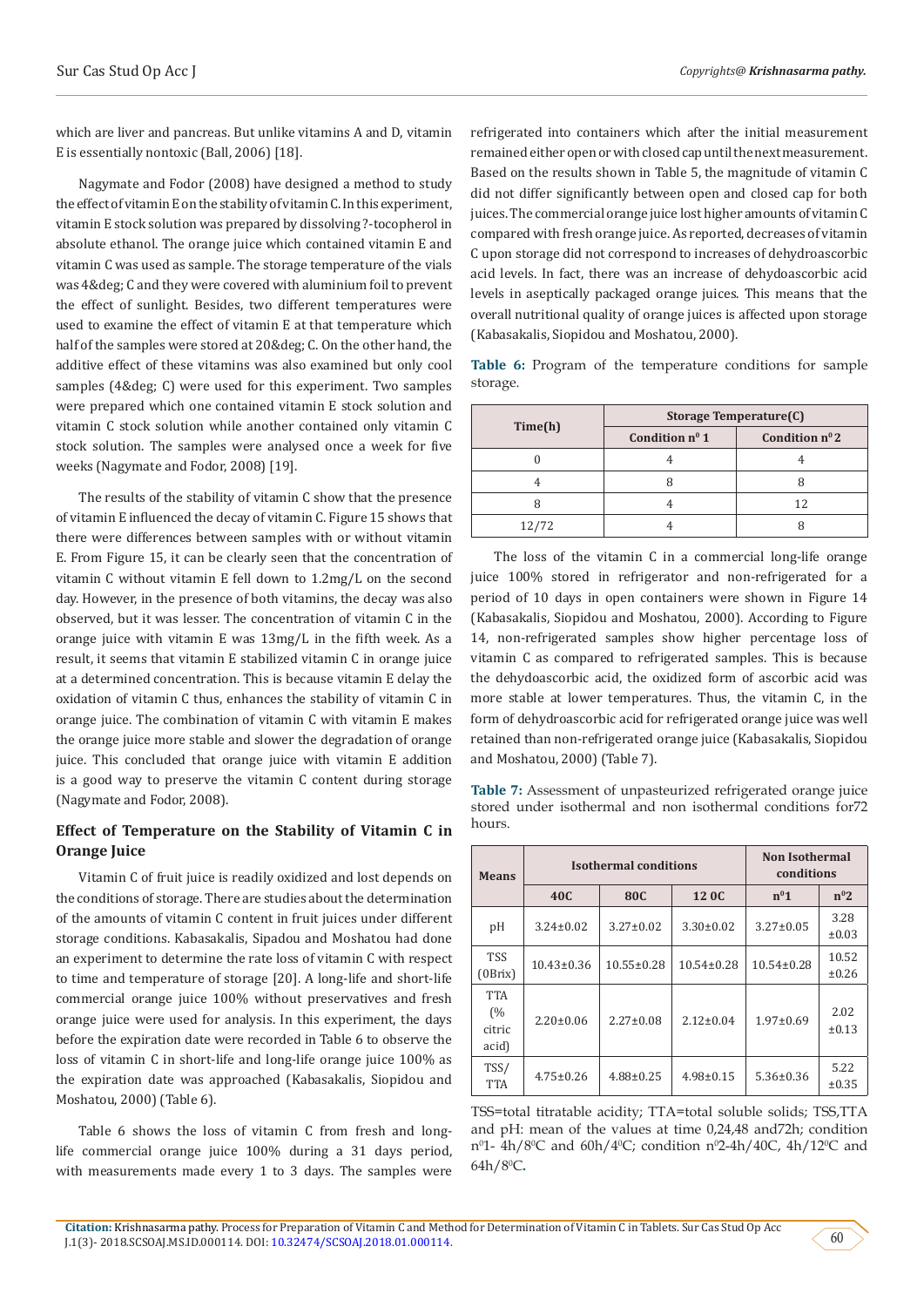# **Effect of Hydrogen Peroxide on the Stability of Orange Juice**

Hydrogen peroxide,  $H_2O_2$  is the primary chemical for sterilization of plastic packaging material used in aseptic system. Aseptic packaging technology is widely used by fruit juice industry for the production of shelf-life stable fruit juices. A Food and Drug Administration (FDA) regulation currently limits the residual of  $H_2O_2$  to 0.5ppm, leached into distilled water, in finished food packages which stated in Code of Federal Regulations, 2000 [21]. However, during the sterilization of aseptic chambers or packaging material with  ${\rm H_2O_{2^\prime}}$  some residues will still be left on the packaging material or vapors generated during drying may get trapped inside the package upon sealing. These residues will then cause the degradation of vitamin C.

An experiment was proposed by Ozkan, Kirca and Cemeroglu to determine the rates of vitamin C degradation in orange juice with or without addition of  $H_2O_2$  at various storage temperatures. In this experiment, the orange juice sample was thawed at room temperature and sodium benzoate was added to prevent spoilage. The degradation studies were done at  ${\rm H}_{2}{\rm O}_{2}$  with 0.5ppm concentration at 20°C, 30°C and 40°C respectively. At regular time intervals, samples were removed from the water bath or incubator (Ozkan, Kirca and Cemeroglu, 2004).

Then, the predetermined amounts of diluted sodium hydroxide solution were added rapidly to the samples to halt the reaction between  $H_2O_2$  and vitamin C. The samples were then rapidly cooled by plugging into an ice water bath and held at  $-30$ °C until analyzed for vitamin C content. Vitamin C concentration was measured by using HPLC method. Qzkan, Kirca and Cemeroglu had modified the method by blending the orange juice sample with metaphosphoric acid. The sample was filtered through a membrane filter and was analyzed using HPLC (Shimadzu brand) (Ozkan, Kirca and Cemeroglu, 2004).Vitamin C contents of orange juice were plotted for various temperatures at 0.5ppm  $\rm{H}_{2}O_{2}$  concentration.

From Figure 14, the results show that at higher temperature, the rate of vitamin C degradation also increased. The addition of  $0.5$ ppm H<sub>2</sub>O<sub>2</sub> did not greatly increase the degradation of vitamin C. However, raising  $\mathrm{H_2O_2}$  concentration from 0.5ppm to 5ppm resulted in a tremendous increase in degradation rates which was recorded in Table 6. At 0.5ppm  $H_2O_{2'}$  the antioxidant substances in orange juice which was flavonols reacted with  $\rm H_2O_{2'}$  thereby preventing the autoxidation of vitamin C. The protective mechanism of flavanols was mainly due to chelation of metal ions and action of antioxidant. Flavanols function as antioxidants by donating the hydrogen ions to reactive free radicals which may otherwise cause the autoxidation of vitamin C (Ozkan, Kirca and Cemeroglu, 2004).

Ozkan, Kirca and Cemeroglu also studied the degradation of vitamin C in the absence of  $\mathrm{H_2O_2}$ . In this case, the activation energy, Ea was taken into account to determine the stability of vitamin C in orange juice. The temperature dependence of the degradation of vitamin C in orange juice was compared by calculating Ea and

temperature quotients  $(Q10)$  at 20& deg; to 40& deg; C from the following equation: These results clearly indicate that the rate of vitamin C degradation in the presence of  $H_2O_2$  was slower at 30°C to 40°C than 20°C to 30°C. This indicates that at 30°C to 40°C, the least effect of temperature rise on vitamin C degradation.

The results obtained for Ea shows that higher Ea in the presence of  $H_2O_2$ . This means that higher energy needed for the degradation of vitamin C. Therefore, the reaction time is slower and the degradation of vitamin C also slower. As conclusion, the effect of temperature on the degradation rates of vitamin C in orange juice was more pronounced at higher  $H_2O_2$  concentrations. Therefore, greater vitamin C losses should be expected as residual  ${\rm H}_{2}{\rm O}_{2}$  concentration and storage temperature increase in aseptically packaged fruit juices (Ozkan, Kirca and Cemeroglu, 2004) (Figures 14 & 15).







## **Effect of pH on the Stability of Vitamin C**

pH is a measure of acidity or basicity of a solution. pH is one of the primary factor that would affects the stability of vitamin C in orange juice. Hence, the pH value of the matrix has an influence on the stability of vitamin C. According to FAO/WHO Expert Consultation on Human Vitamin and Mineral Requirements, Bangkok, Thailand, 1998, the vitamin C will decay if the pH higher than 4 (Nagymate and Fodor, 2008). Vitamin C is unstable in neutral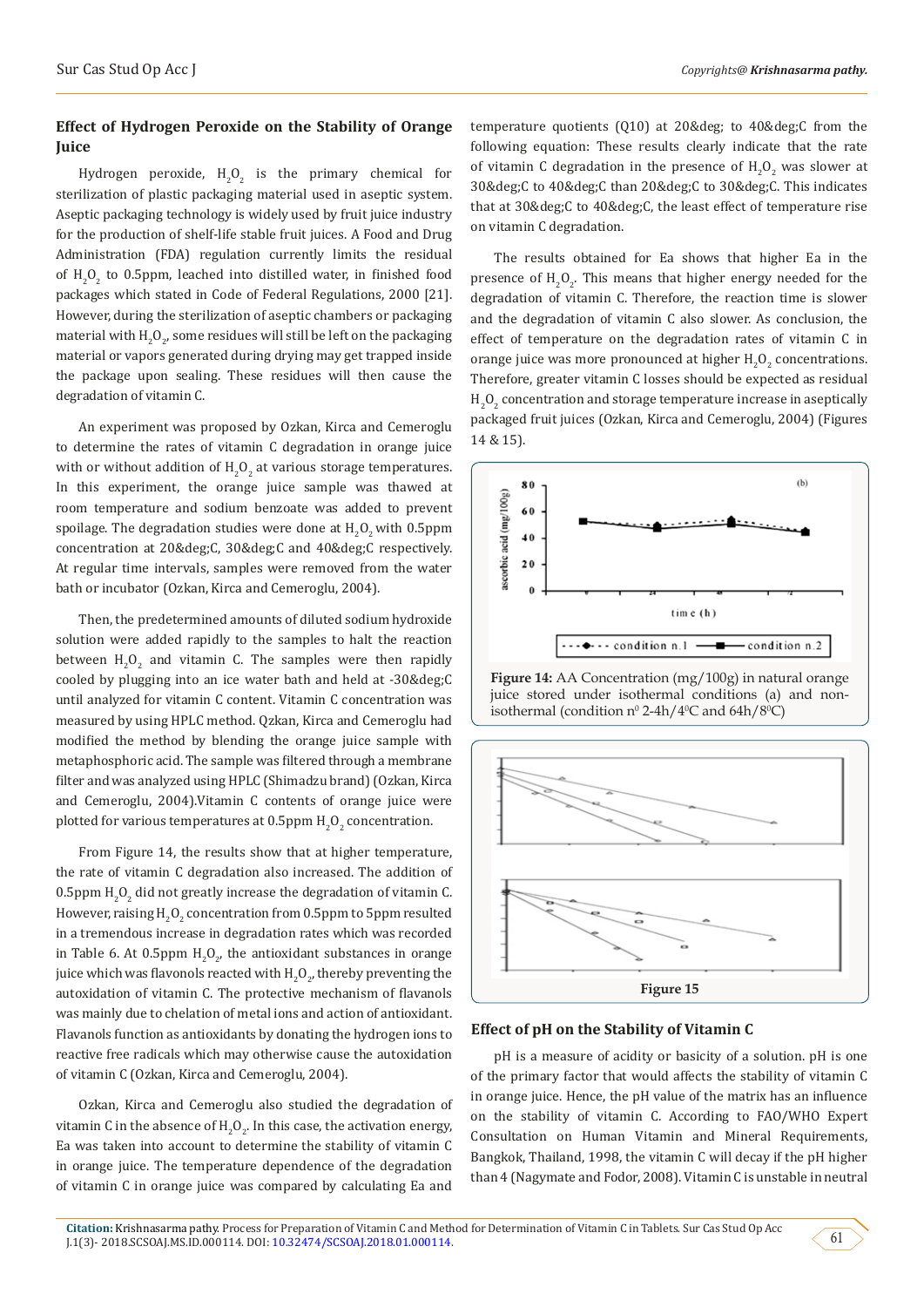and alkaline environments, therefore the higher the pH value and the longer the exposure, the greater the loss of vitamin C. This is because the higher the pH value, the faster the oxidation reaction of vitamin C and causes the degradation of vitamin C. Besides that, the increase in pH also related to deterioration of fruit characteristic which in this literature review, orange juice is more concerned. Table 7 below shows the pH value of the fruit juice with storage time (Ajibola, Babatunde and Suleiman, 2009) (Tables 8 & 9).

**Table 8:** Reaction rate constants (K) for ascorbic acid degradation in the presence of hydrogen peroxide in various fruit juices during storage.

|              | $H2O2$ Concentration (ppm) | Temperature $(^0C)$ | <b>Zero Order</b> |                | <b>First Order</b> |                |
|--------------|----------------------------|---------------------|-------------------|----------------|--------------------|----------------|
| Sample       |                            |                     | $K(mgl-1 h-1)$    | R <sub>2</sub> | $K(h^{-1})$        | $\mathbb{R}^2$ |
|              | 0.5                        | 20                  | 1.24              | 0.978          | 0.0029             | 0.922          |
|              | 0.5                        | 30                  | 2.1               | 0.953          | 0.0058             | 0.854          |
| Orange Juice | 0.5                        | 40                  | 3.5               | 0.989          | 0.0131             | 0.885          |
|              |                            | 40                  | 6.62              | 0.957          | 0.0184             | 0.964          |

In this the pH values of the orange juice were higher at room temperature and keep increasing from week to week. This study concluded that, though pH was significant for the stability of vitamin C, it was not the sole factor in controlling the deterioration of vitamin C in orange juice with storage life (Ajibola, Babatunde and Suleiman, 2009). On the other hand, the loss of vitamin C activity during oxidative degradation of vitamin C occurs with the hydrolysis of the dehydroascorbic acid lactone to yield 2,3-diketogulonic acid. This hydrolysis is favored by alkaline solution. Dehydroascorbic acid is most stable at pH 5.5 but decrease in stability as pH increases which is more than pH 5.5 (Fennmena, 1996). For example, halftime values of dehydroasorbic acid hydrolysis at 23°C were 100 and 230 minutes at pH 7.2 and pH 6.6 respectively.

At pH 5.0 or below, dehydroascorbic acid was quite stable which decayed by less than 3% over 4 hours. This experiment evaluated the effect of hydrogen ion concentration on delactonization of dehyroascorbic acid over the range of pH 3.0 to pH 8.0. The possible influence of the presence of oxygen was done by equilibrating the reaction mixture before and during the incubation with 100% oxygen or with 100% nitrogen. The results indicated no change in the decay rate of dehydoascorbic acid was obvious with these alterations of atmospheric conditions. The rate of dehydroascorbic acid hydrolysis markedly increases with increasing temperature but was unaffected by the presence of oxygen (Bode, Cunningham and Rose, 1990).

Other researchers had proposed a method to determine the effect of pH on the degradation of vitamin C in orange juice. The aim of their experiment was by comparing the stability of vitamin C at different concentrations at lower pH value. An acidic sample was prepared from orange juice with medium alcohol content. The original pH value of sample was later modified by addition of concentrated phosphoric acid. After that, different concentrations of vitamin C stock solutions were added and analysed for five weeks (Nagymate and Fodor, 2008). The results showed that, for the experiment done in original pH value of the orange juice which was pH 4.0, the reduction of the amount of vitamin C content decreased with the increasing ascorbic acid concentration (p> 0.05), so the

speed of decay was higher at lower concentrations. In the case of orange juice, the highest standard deviation of the repeated data was 3.14% and the lowest standard deviation was 1.48%. This indicates that the results are accurate and reproducible (Nagymate and Fodor, 2008).

**Table 9:** Natural Orange Juice Ascorbic acid content (mg/100mL) at different storage times after squeezing.

| <b>Time</b> | Mean $\pm \sigma$ (% Retention) |                          |  |  |
|-------------|---------------------------------|--------------------------|--|--|
|             | 1                               | 2                        |  |  |
|             | 55.26±0.22 (100)                | $50.54\pm0.15(100)$      |  |  |
|             | 53.85±0.14 (97.45)              |                          |  |  |
| 3           | 52.40±0.33 (94.82)              | 50.36±2.44 (99.64)       |  |  |
| 5           | 50.76±0.97 (91.86)              |                          |  |  |
| 6           | $50.00 \pm 0.97$ (90.48)        | $50.33 \pm 0.47$ (99.58) |  |  |
| 24          | $48.20 \pm 3.27$ (87.22)        | $50.22 \pm 0.60$ (99.45) |  |  |

When lower pH (pH 3.0) was used, the speed of decay for orange juice grew with the growing vitamin C concentration, and the highest value was at 50mg/L vitamin C concentration (p> 0.05). These results were tabulated in Table 9. The highest standard deviation of the repeated data was 3.42% and the lowest standard deviation was 1.53%. By comparing the statistical data in both Tables 8 & 9, it shows that the lower pH values increased the vitamin C content measured at the end of fifth week (Nagymate and Fodor, 2008). According to Nagymate and Fodor, vitamin C had a significant decay independently from the storage temperature when the pH value was more than 4.0. Nevertheless, under this pH limit, low storage temperature will help in stabilizing this vitamin. Hence, lower pH value was preferred to prolong the shelf life of orange juice.

### **Materials and Methods**

Analysis of Vitamin C Content in Vitamin C Tablets

Instrument, Materials and Chemicals

The instrument that used in this research is Reflectometer.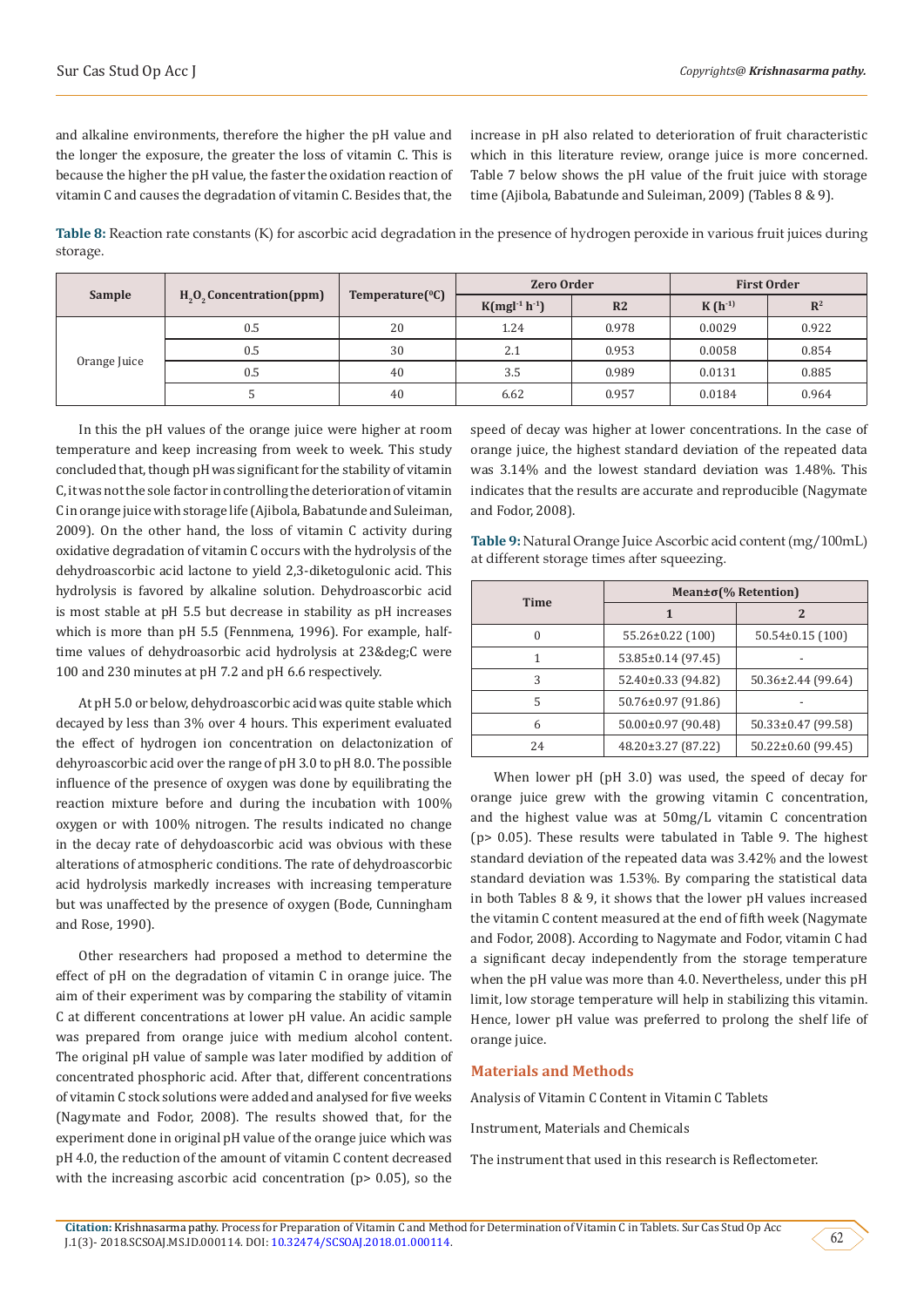#### **The chemicals that used in this research are as below**

- a) 1 gdm-3 of Ascorbic Acid (Sigma)
- b) 0.1M Sodium Hydroxide (R & M Chemicals)
- c) Phenolphthalein indicator
- d) Potassium acid phthalate (Hamburg Chemical GMBH)
- 8.2. The materials that used in this research are as below
- a) Flavettes Vitamin C-Sugar-Free C
- b) Redoxon Orange
- c) Cebion Vitamin C
- d) Bio C Plus (Anway)

#### **Product Sample Preparation**

The vitamin C tablets were crushed into powder by using mortar and pestle. 1gdm-3 of each sample was prepared by dissolving 0.1±0.05g of the samples with distilled water and top up to 100mL. The solutions were thoroughly mixed. The solutions were kept away from direct sunlight and stopper was used to minimize the oxidation of ascorbic acid.

## **Reagent Solution Preparation**

### **Preparation of Vitamin C Standard Solution**

A freshly prepared ascorbic acid solution was prepared by dissolving 0.02g of ascorbic acid and top up to 100mL with distilled water in a volumetric flask. The solution was thoroughly mixed. The solution was kept away from direct sunlight and a stopper was used to minimize the oxidation of ascorbic acid.

## **Preparation of Sodium Hydroxide Solution**

0.1M of sodium hydroxide solution was prepared by adding 2.0g of sodium hydroxide (NaOH) pellets and was topped up to 500mL into a volumetric flask. This solution was mixed and was standardized using potassium acid phthalate (KHP) solution.

## **Experimental Procedure**

# **Determination of Vitamin C by using Reflectometer (MERCK)**

As control method for ascorbic acid test, 0.02g of ascorbic acid was diluted with 100mL of distilled water. The ascorbic acid solution should be freshly prepared. Beside that, two additional tests were done by using the same instrument but different test kits which used to test the glucose and Hydroxymethylfurfural (HMF) test. The respective strip was immersed into the sample for few seconds. The test strip was inserted into the strip adapter. At the end of reaction time, the result was read from the display.

#### **Determination of Vitamin C by using Titration Method**

**Standardization of 0.1M Sodium Hydroxide (NaOH):**  Standard potassium acid phthalate (KHP),  $\rm KC_sH_4O_4H$  solution was prepared by weighing 0.5g dried KHP into an Erlenmeyer

flasks and was dissolved by adding 75mL of distilled water. The molecular weight of KHP is 204.23. Three drops of phenolphthalein indicator were added into each Erlenmeyer flask. For 0.1M NaOH standardization, KHP solution was used and titrated with 0.1M NaOH until the faintest pink persists for 30 seconds. The final volume was recorded. The standardization of NaOH was repeated for another two times.

## **Vitamin C Analysis: Quantitative Method**

0.2g of vitamin C was weighed and then added into an Erlenmeyer flask. 50mL of distilled water was added to dissolve the vitamin C tablet. Three drops of phenolphthalein indicator were added into the Erlenmeyer flask. A burette which contains 0.1M of NaOH solution was set up as which as shown in Figure 15. The vitamin C solution was titrated with NaOH solution was until a pink color that persists for 30 seconds which was the end point. The final volume was recorded. These procedures were repeated for another two sets of sample.

#### **Result and Discussion**

## **Determination of Vitamin C by using Reflectometer (MERCK)**

In this project, reflectometer and titration method were used to determine the vitamin C content in four pharmaceutical products which are Flavette, Cebion, Bio C Plus and Redoxon Orange. In reflectoquant analysis, Reflectoquant Test Strips are inserted into the instrument (RQflex 10) which is a highly sensitive reflectrometry instrument. The combination of these two tests which are the test strips and the reflectometer help to analyze the vitamin C content for a wide variety of samples in just few seconds. Reflectometer uses a double optic system which works in conjunction with a dual reaction zone on Reflectoquant Test Strips to allow for simultaneous double measurements in one step. It is a portable test system that is small, compact, and battery-operated for rapid, quantitative analysis of various samples by evaluation of special test strips. Vitamin C contents in each sample which is determined using reflectometer do not have much different compared to the label value. Tablets are labeled according to their vitamin C content and not according to their weight.

The percentage of deviation of each sample was calculated and the percentages of deviation obtained for all the samples are less than 5.0%. This indicates that reflectometer can provide accurate and reproducible results. The difference between label value and analysis results could be caused by the interference substances such as the presence of binder. Binders are commonly used when making conventional tablets. Most binders are polymers which can increase the plastic deformation of the formulation. Binder can be used to prevent a rapid dissolution of the effervescent tablet such as Redoxon. Examples of binders are such as methyl cellulose and gelatin which function to hold the ingredients together to form a tablet (Swarbrick and Boylan, 1992). For Redoxon, the analysis result is lower than the label value. This is due to the presence of foreign substances such as zinc citrate which may influence the concentration of vitamin C.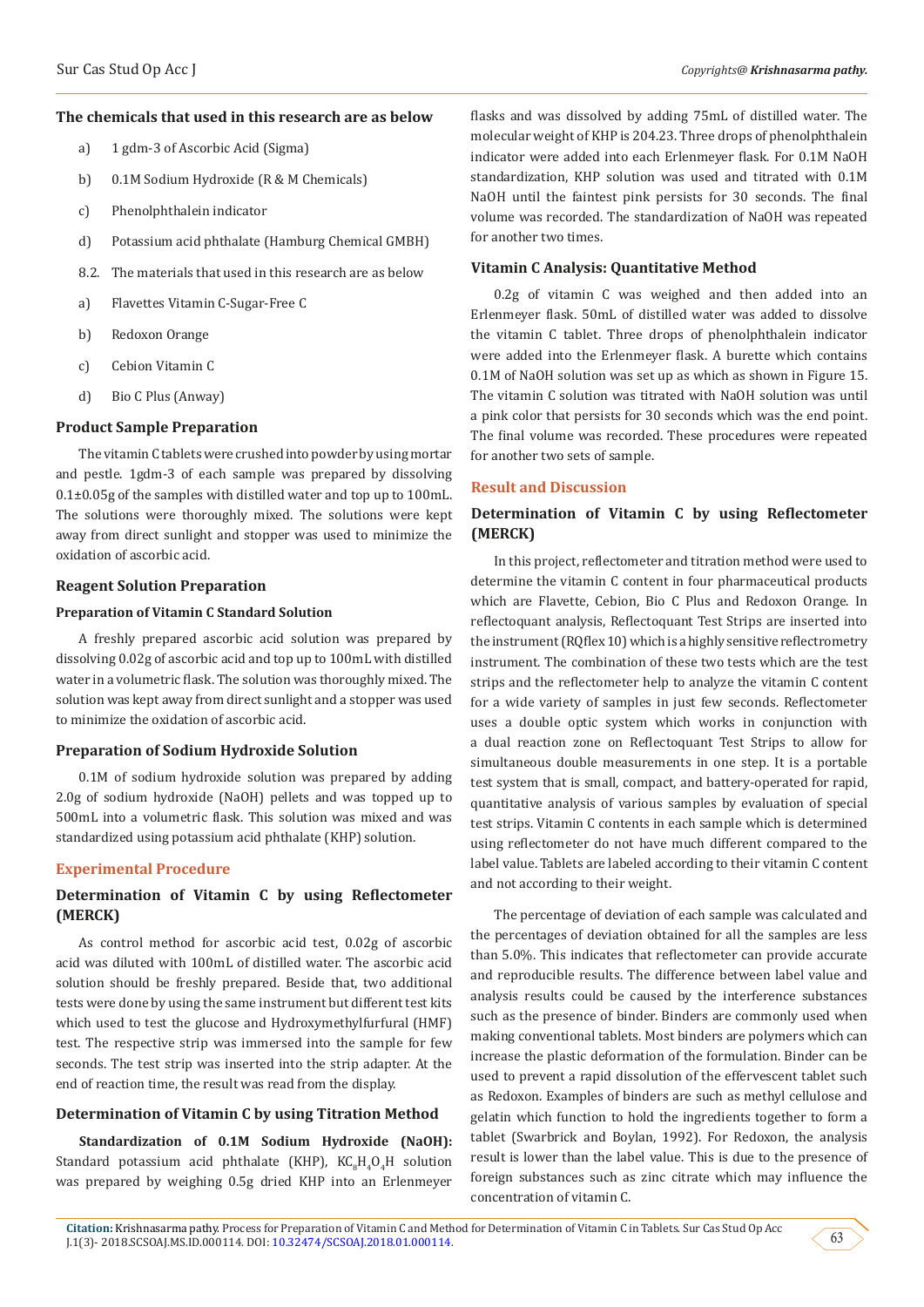# **Determination of Glucose Content and Hydroxymethylfurfural Content in Vitamin C Tablet**

Glucose content in each tablet of different brands is less than 1g/mL except for Flavette Vitamin C. Flavette Vitamin C contains 22mg/L of glucose content although this produc is labeled sugar free. Many manufactures use glucose, fructose or dextrose to sweeten a tablet for commercial purpose even though the tablet labeled 'no sugar'. For hydroxymethylfurfural (HMF) test, 5-(Hydroxymethyl) furfural (5-hydroxymethyl-2-furancarbaldehyde, HMF) reacts with a barbituric derivative and an aminophenazone derivative to form a red-violet compound that is determined reflectrometrically.

HMF test was done to test the amount of undesirable product such as 5-HMF in vitamin C tablet. From the results, all the product samples contain about 1.3 to 1.5 mg/L of HMF. Based on the Commission Regulation, the average usage of HMF is 2.0mg/L and the maximum usage is 10.0mg/L for non-alcoholic products (Berger, 2007). HMF is a crystalline product with a pleasant odor. HMF is formed in foods by thermal treatment during storage (Nollet, 2004). High amount of HMF can cause vitamin C loss, hence affecting the quality of the product (Damasceno et al, 2008) [22].

## **Determination of Vitamin C by using Titration Method**

## **Standardization of Sodium Hydroxide (NaOH) solution using potassium acid phthalate solution (KHP)**

In a titration, it is critical to know the exact concentration of NaOH in order to determine the concentration of the solution being tested. KHP is a weak acid and reacts with base in the following way:

In the titration method, phenolphthalein was used as an indicator which will be used to determine when the reaction reaches its endpoint. Endpoint is the point which the amount of NaOH added equals the amount of vitamin C. By knowing the strength and the volume of NaOH required to completely react with vitamin C, the actual amount of vitamin C present can be calculated. pH meter also helps to determine the end point which is about pH8.50. As vitamin C is a weak acid, the pH of the end point is detected by using phenolphthalein indicator with the transition range between pH8.

0-9.8. Phenolphthalein will changes from colorless to pink when all of the acid has been neutralized. The samples were analyzed by the reflectometer and the titration methods are summarized in Table 7. The results show that both methods are in agreement with the quantities specified on the label. This indicates that the proposed method was applied successfully for the determination of vitamin C in commercial pharmaceutical products.

## **Conclusion**

Vitamin C is required for the optimal activity of several important biosynthetic enzymes and it is therefore essential for various metabolic pathways in the body. However, according to RDA for vitamin C, 75mg/day and 90mg/day are required for normal women and men respectively. This level is believed sufficient enough

to prevent deficiency disease but not chronic disease. Owing to this, vitamin C should be taken each day to prevent chronic disease and the effective doses are still remained unclear today. On the other hand, the Tolerable Upper Intake Level (UL) is 2000mg/day where too much of vitamin C may be dangerous due to the adverse effects such as kidney stone formation, increase of uric acid excretion and overload iron.

There are few factors that will affect the stability of vitamin C which are vitamin E, pH, amount of hydrogen peroxide and temperature. Additionally, freshly prepared orange juice should be taken in as soon as possible. This because vitamin C may be oxidized during storage even we store it in refrigerator. It was found that vitamin C loss is the most when the orange juice was stored at room temperature. Well-pasteurized package juice from market can lose its vitamin C as well due to long storage time even if it is not opened. The highest loss of vitamin C occurred with conventional boiling. The research also shows that orange juice with vitamin E can delay the degradation rate of vitamin C. Besides that, high concentration of hydrogen peroxide will cause greater loss of vitamin C. Finally, lower pH value was preferred to prolong the shelf life of orange juice.

Three different methods are studied in the review part which is flow-injection analysis, ultraviolet spectrophotometry and fluorometric method. All these methods are using spectrophotometer as the detector to determine the content of vitamin C in a sample. Nevertheless, all these methods required highly cost equipment and reagent in order to perform an analysis than reflectometric method. In my project, the proposed method using reflectometer can provide a simple analysis of vitamin C. The simplicity of the procedure permits rapid analysis for vitamin C content in pharmaceutical products. This method is found to be more sensitive and reliable. Besides that, the time required for sample preparation is short and reagent consumption is also low, hence this method is highly economical.

In addition, by using reflectometer, it is a good alternative method compared to some of the highly cost instrument method. Therefore, it is suitable to use on routine basis for the determination of vitamin C in pharmaceutical preparations. It is desirable that nutrition education should be brought into the public understanding of science. Moreover, more researches should be done on the field of the relation between diseases and vitamin C intake. Food or crop engineering is another critical field in the study of vitamin C where this can improve the concentration of ascorbic acid in natural food.

### **References**

- 1. [Levine M, KR Dhariwal, RW Welch, Y Wang, JB Park \(1995\) Determination](https://academic.oup.com/ajcn/article-abstract/62/6/1347S/4651976?redirectedFrom=PDF) [of optimal vitamin C requirements in humans. Am J Clin Nutr 62:](https://academic.oup.com/ajcn/article-abstract/62/6/1347S/4651976?redirectedFrom=PDF) [1347S-1356S.](https://academic.oup.com/ajcn/article-abstract/62/6/1347S/4651976?redirectedFrom=PDF)
- 2. [Lidija B, L Pfendt, LV Vesna, BZ Nada, RP Mirjana \(2003\) Second order](https://link.springer.com/article/10.1007/s00217-003-0746-8) [derivative spectrophotometric method for determination of vitamin](https://link.springer.com/article/10.1007/s00217-003-0746-8) [C content in fruits, vegetables and fruit juices. Eur Food Res Technol](https://link.springer.com/article/10.1007/s00217-003-0746-8) [217\(3\): 269-272.](https://link.springer.com/article/10.1007/s00217-003-0746-8)